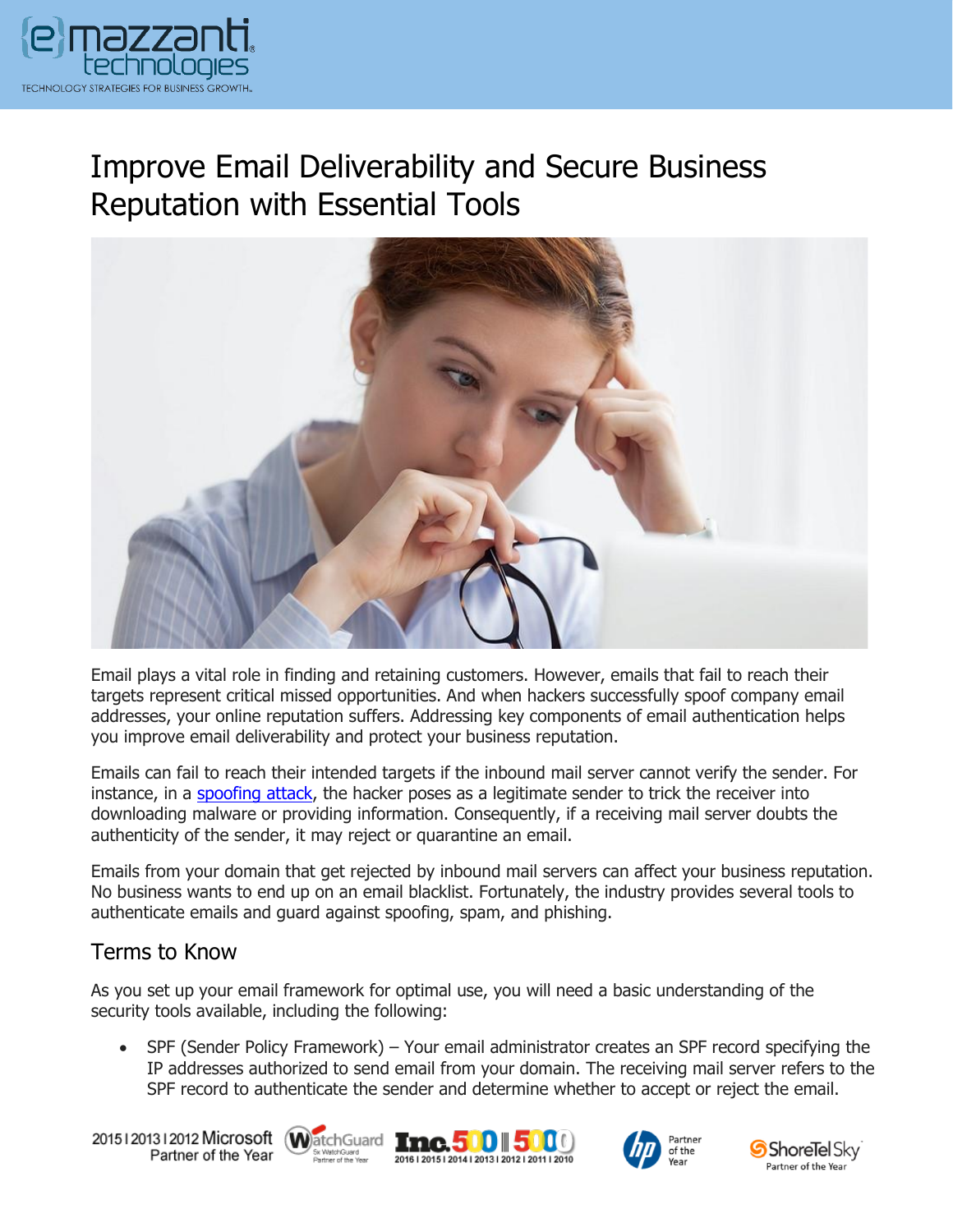

- DKIM (DomainKeys Identified Mail) DKIM provides a second form of email authentication using public key cryptography. The system attaches a digital signature to outgoing emails. Inbound mail systems then decrypt and verify the digital signature against a fresh version. This helps to ensure emails have not been modified or forged.
- [DMARC](https://www.emazzanti.net/email-protection-services/) (Domain-based Message Authentication, Reporting and Compliance) DMARC uses SPF and DKIM protocols to provide visibility into email processing. Sending organizations create DMARC records specifying how to handle email that seems to come from their domain. This generally includes checking for SPF and DKIM compliance.

The receiving mail server checks the DMARC record for instructions on how to handle incoming emails from a given domain. For instance, the DMARC may tell the receiver to reject emails that fail DKIM and SPF checks and to alert the sender about rejected emails.

## Benefits of Implementing DMARC and Monitoring

Combining DMARC compliance with monitoring helps to preserve your company reputation while improving email deliverability. For instance, when you publish a DMARC record and correctly configure SPF and DKIM protocols, you prevent spoofing emails that appear to come from your domain. Even just publishing a DMARC record can improve your reputation.

Additionally, DMARC compliance increases the probability that inbound mail servers will accept your emails. In fact, some services will automatically reject emails that do not demonstrate DMARC or SPF compliance.

Pair DMARC with monitoring to keep on top of your email reputation. With properly implemented DMARC protocols, you will receive alerts to potential problems, including possible spoofing and blacklisting.